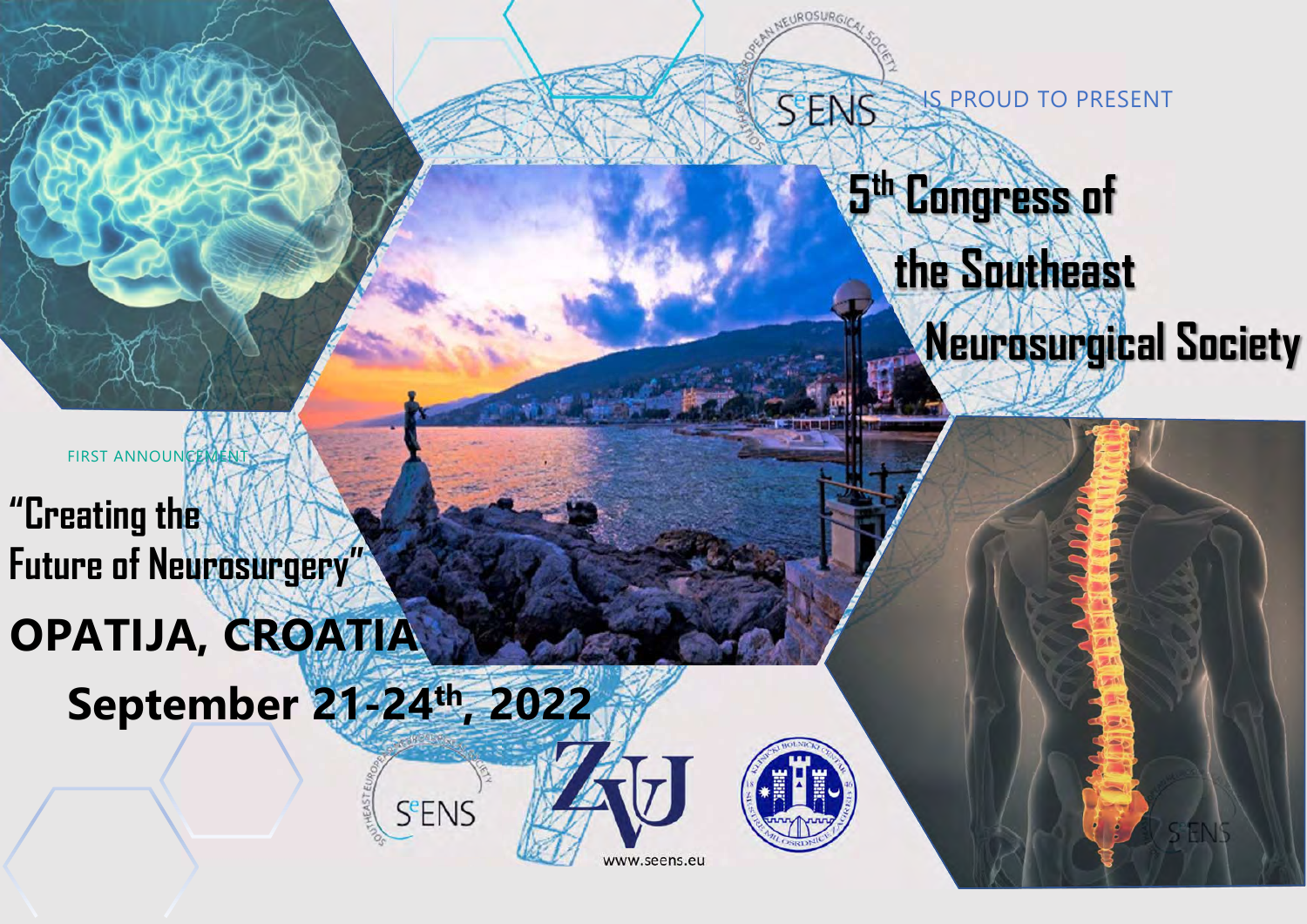

Professor Krešimir Rotim

SeEMS Congress **Aresident** 



Professor Lukas Rasulić Sepris President<br>Lukas Rosulis





Dear Colleagues,

It is our great pleasure to announce and invite You to the 5th Congress of Southeast European Neurosurgical Society (SeENS), which will be held in Opatija, Croatia, September 21-24 2022.

The Southeast Europe Neurosurgical Society (SeENS, www.seens.eu) as the first and unique professional association of Southeast Europe neurosurgeons, including neurosurgeons from Albania, Bosnia and Herzegovina, Bulgaria, Croatia, Cyprus, Greece, Hungary, Kosovo, Moldavia, Montenegro, North Macedonia, Romania, Serbia, Slovenia and Turkey.

After successful Congresses organized in Belgrade, Serbia (2013), Sarajevo, Bosnia and Herzegovina (2015), Cluj, Romania (2017) and Thessaloniki, Greece (2019), the 5th SeENS Congress is co-organized with Department of Neurosurgery, University Hospital Center Sestre milosrdnice Zagreb and University of Applied Health Sciences Zagreb.

The invited speakers will include the world's leading experts in the field of neurosurgery, who will contribute to the exchange of new knowledge and skills. We are expecting over 200 active participants at the Congress.

This Congress will have the patronage and support of all important State and Academic Institutions of Republic of Croatia.

We are pleased to invite You to take an active part and present your work in this Congress and to discover and enjoy the beautiful city of Opatija, the pearl of the Adriatic.

We cordially invite You to Opatija, Croatia to experience memorable scientific and social moments.

On behalf of the SeENS Presidency,



www.seens.eu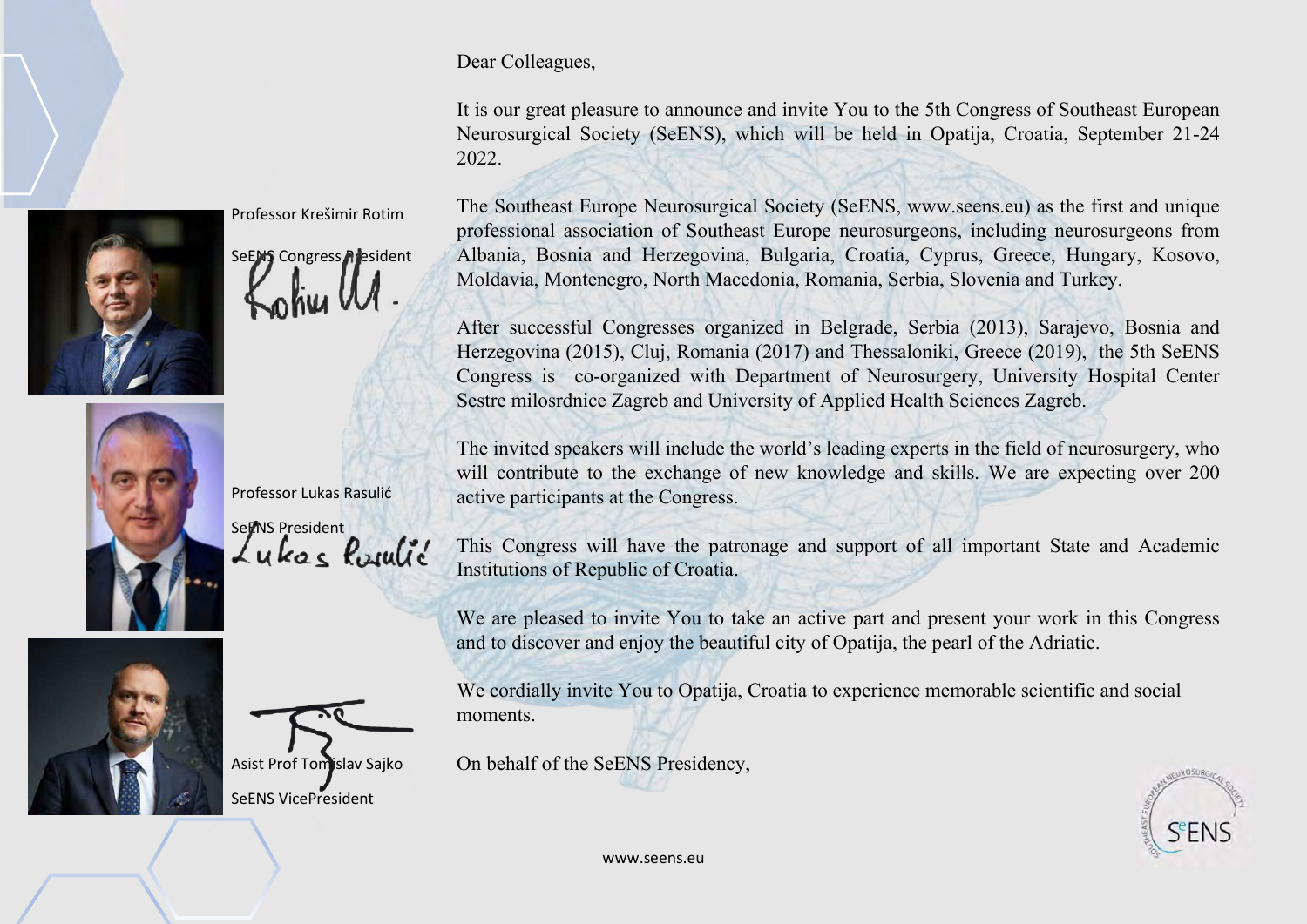Dear Colleagues, dear Friends,

It is my great honor and pleasure to welcome You to the 5th Congress of the Southeast Europe Neurosurgical Society, which will be held in Opatija, Croatia, September 21st-24th, 2022.

In the SeENS, we share a sense and sensibility of pride in the accomplishments achieved in providing neurosurgical care, training, and research in the SouthEast Europe region by promoting expertise exchange and cooperation amongst neurosurgeons. Equally important, we are proud that we have achieved a genuine sense and sensibility of caring and sharing through the SeENS network further to develop our quest for better neurosurgery of tomorrow. We tend to provide the best possible neurosurgical care to our patients and the best possible education to young neurosurgeons in Southeast Europe.

The 5th SeENS Congress will undoubtedly be a significant landmark in that quest. This year, we are celebrating the 10th anniversary of our society. After two years of pandemics and living in unprecedented times, it will be important more than ever to reconnect again and continue our great tradition of inspiring new generations and maintaining continuity in continuous medical education.

The Congress' topics will focus on reviewing neurosurgery, looking in the past, and new advances in research and education in Neurosurgery. In short, all the ingredients are in place for a stimulating and valuable academic, scientific, educational, professional, interpersonal, and social exchange.

Let us all do our best to contribute to the 5th SeENS Congress in Opatija, Croatia, September 21st-24th, 2022, and continue to build new bridges of knowledge, understanding, and borderless cooperation.

We look forward to welcoming you to Croatia!



Professor Lukas Rasulić

Septivs President<br>Lukas Resulté

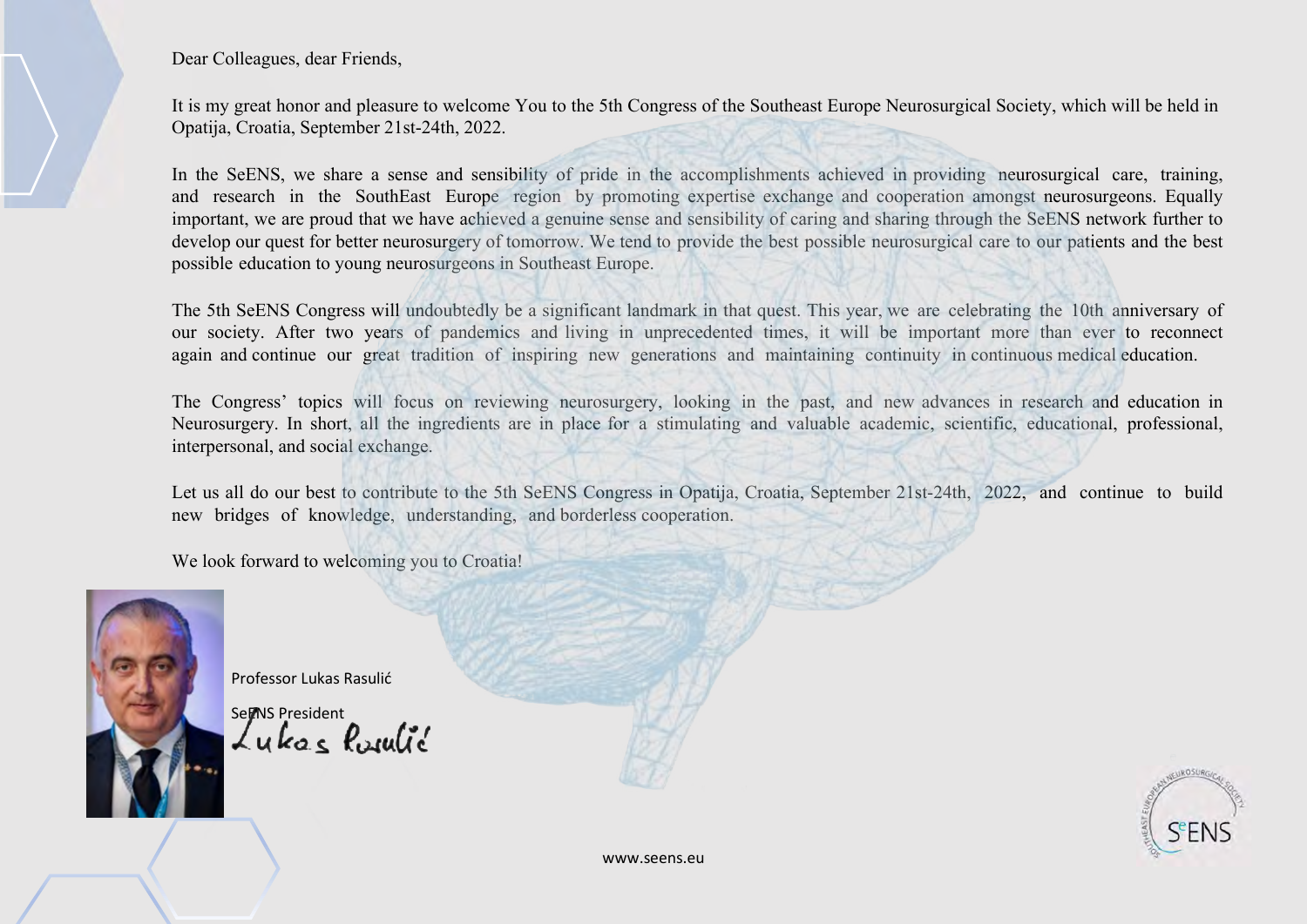Dear Colleagues,

Opatija, the "Pearl of the Adriatic" is highly honored to be hosting the 5th Congress of the Southeast Europe Neurosurgical Society. It goes without saying that this event, through its scientific amplitude and caliber will be the most important neurosurgical scientific event in Croatia and SouthEast Europe region.

SeENS has been made vivid as a result of the remarkable efforts of several enthusiastic and authentic road-openers such as Lukas Rasulic, Tomislav Sajko, Stefan Florian as well as many other leaders of their national societies which have brought their extraordinary contribution and experience to the continuous growth and development of our society.

Being transformed from a mere dream into an actual reality, nowadays SeENS is being considered as one of the most active regional societies, recognized member of EANS and WFNS, thoroughly involved in developing regional networks, scientific and professional cooperation, but especially dedicated to the education of new generations of neurosurgeons.

Having reached our 5th Congress, we want to express our most sincere desire of attaining a broad international participation alongside with the participation of renowned world leaders in neurosurgery. Together we wish to bring our contribution to the constant development of neurosurgery on a regional and international level.

We are waiting You with warmth and our utmost hospitality and we promise to do our best to create optimal conditions for an unique scientific event.

Looking forward to welcome you in Opatija!

Sincerely,



Professor Krešimir Rotim

SeEMS Congress President

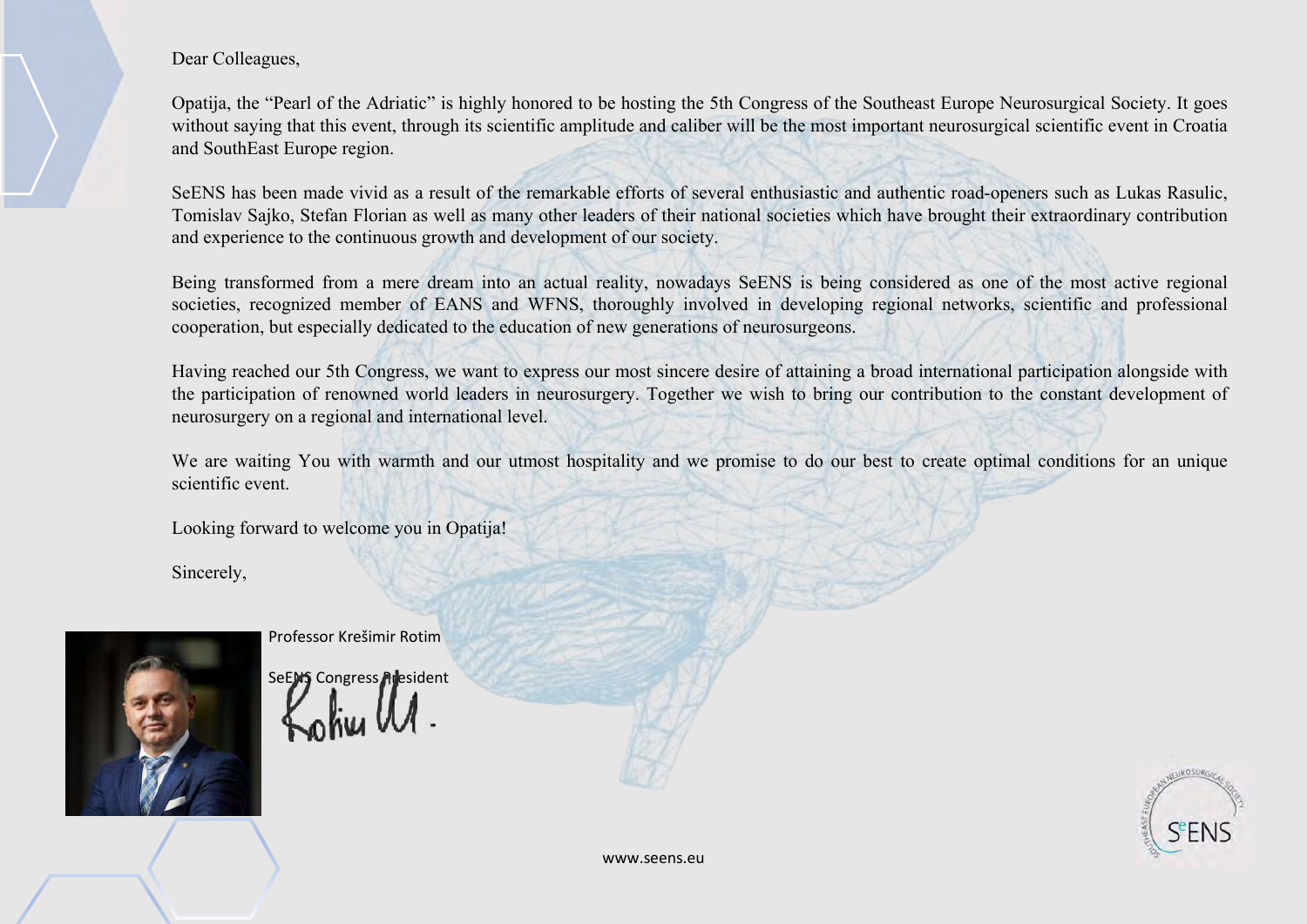#### **CALL FOR ABSTRACTS**

**The scientific committee welcomes the submission of abstracts for original contribution to the field in the following categories:** 

### **TOPICS**

- **Cerebrovascular Neurosurgery vs Endovascular Treatment**
- **NeuroOncology: Surgical Treatment and Novel Therapy**
- **Spine and Spinal Cord Surgery: what brings the future**
- **Education in NeuroSurgery: Classical Education vs Augmented Reality**
- **Research in Neurosurgery**



**ABSTRACT SUBMISSION OPENING: June 1st 2022** 

**ABSTRACT SUBMISSION CLOSING: September 1st 2022**

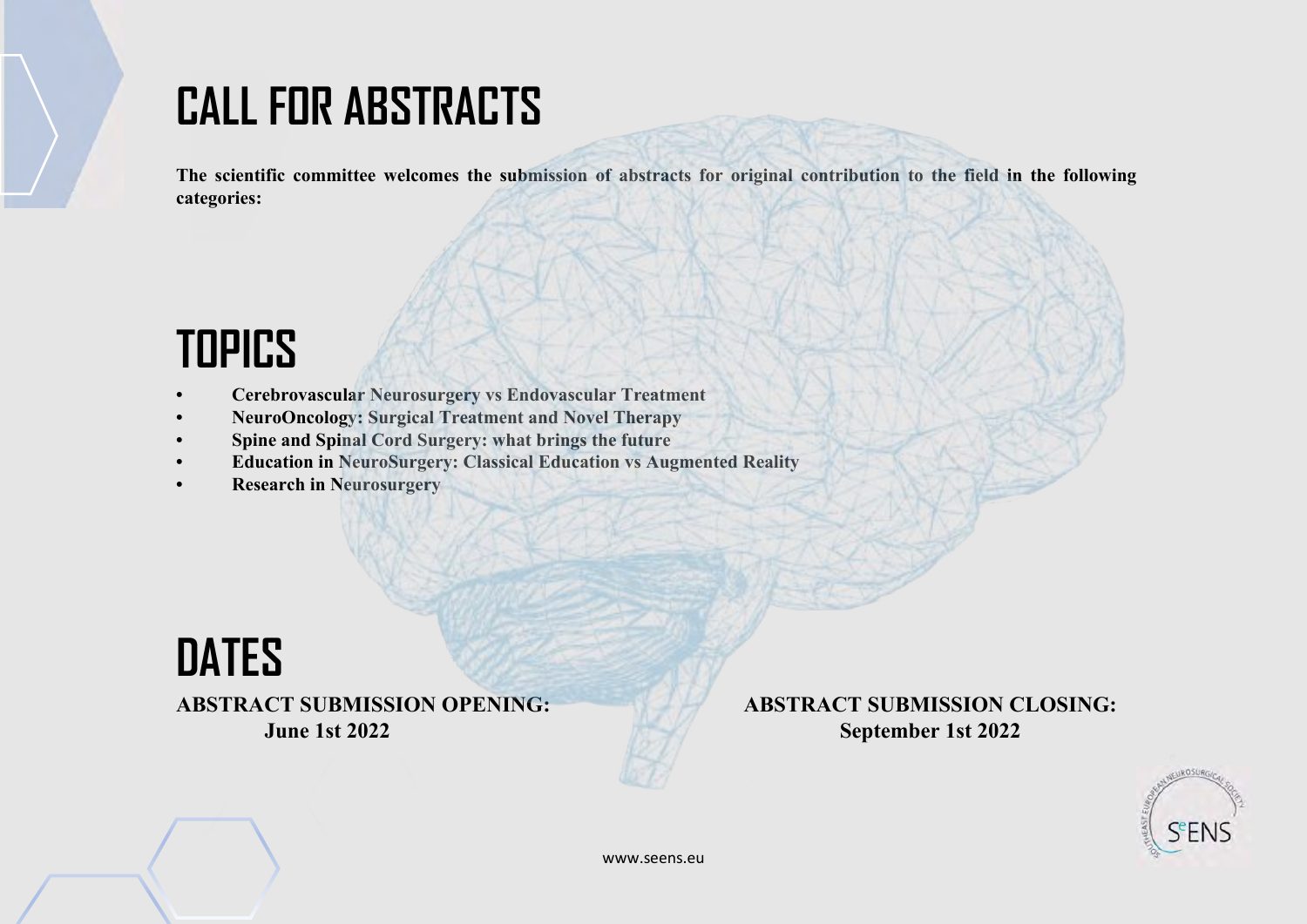#### **ORGANIZING COMMITTEE**

**Professor Krešimir Rotim – 5th SeENS Congress President Associate Professor Tomislav Sajko – 5th SeENS Congress Vice President Professor Lukas Rasulić- SeENS President Domagoj Gajski, MD - Congress Secretary**

#### **SCIENTIFIC COMMITTEE**

**Professor Stefan Florian – Romania Scientific Committee President Professor Ihsan Solaroglu – Turkey Scientific Committee VicePresident Professor Roman Bošnjak – Slovenia Professor Aleksandar Caparoski – Republic of Northern Macedonia Professor Ibrahim Omerhodžić – Bosnia and Hercegovina Professor Fatos Olldashi – Albania Professor Michael Spyrou – Cyprus Professor Alexander Andreou – Greece Professor Andras Buki – Hungary Professor Konstantinos Fountas – Greece Professor Mentor Petrela – Albania Professor Grigore Zapuhlih – Moldavia Professor Alexandru-Vladimir Ciurea – Romania Professor Yavor Enchev – Bulgaria Professor Nikolaos Foroglou - Greece Professor Nikolay Gabrovsky - Bulgaria Professor Petar Vuleković - Serbia Professor Djula Djilvesi - Serbia Professor Novak Lakičević - Montenegro Professor Bruno Splavski - Croatia**

## **HONORARY COMMITTEE**

www.seens.eu **Professor Madjid Samii - Germany Professor Andreas Demetriades – United Kingdom Professor Kenan Arnautović – USA Professor Amir Samii - Germany**

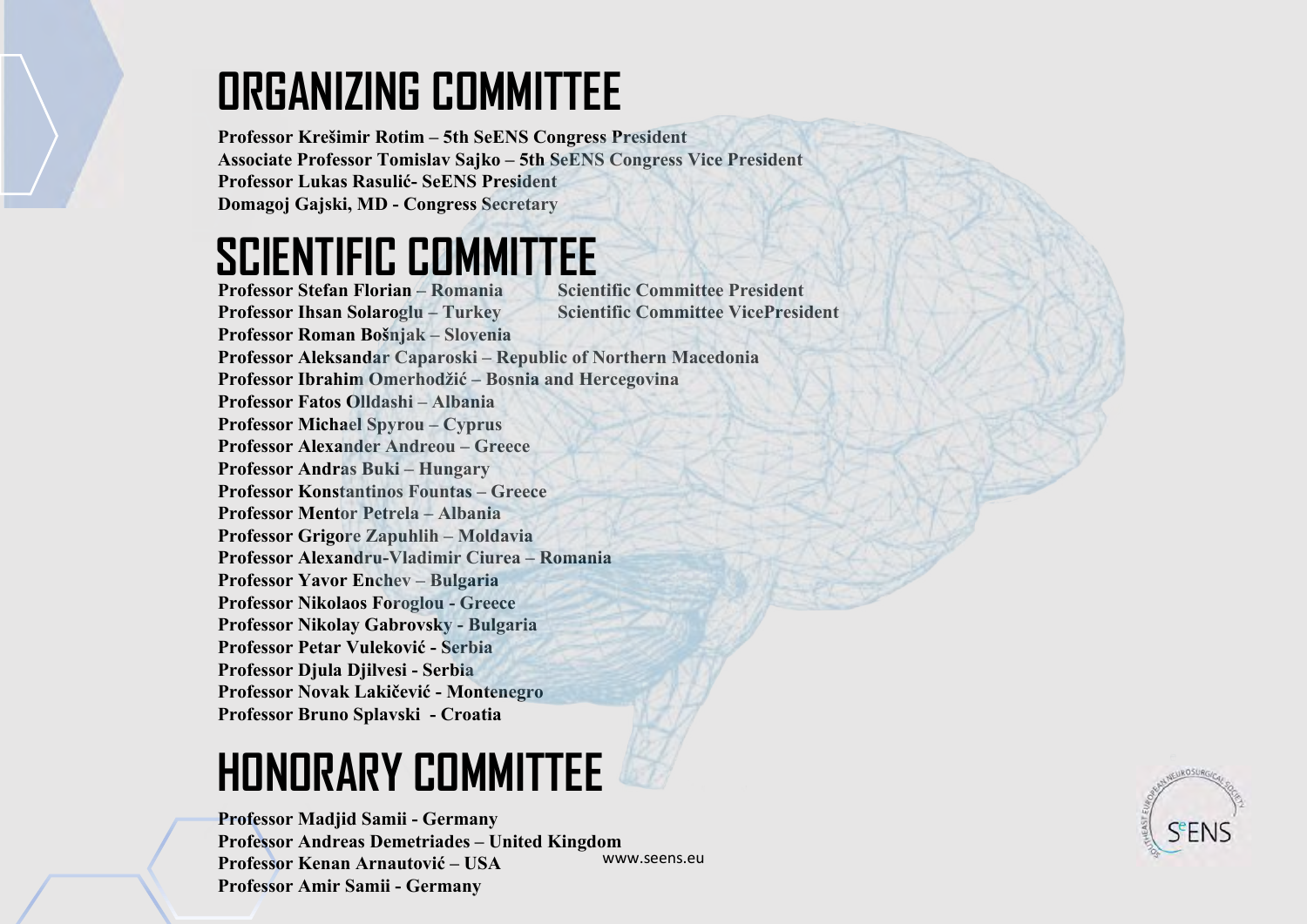#### **NEUROSURGERY NURSING SYMPOSIUM**

#### **"Neurosurgery Nursing: Future Perspectives"**

**Southeast Europe Neurosurgical Society (SeENS) has the pleasure to invite neurosurgery nursing professionals to the**

**Neurosurgery Nursing Symposium of the Southeast Europe region:** 

**"Neurosurgery nursing: Current trends and future perspectives".**

The theme "Neurosurgery nursing – current trends and future perspectives" reflects the desire of neurosurgery **nursing professionals to current state-of-art and future developments.** 

**We hope you will join the Symposium as we explore the challenges and celebrate the achievements of neurosurgery nursing.**



**Mrs. Vesna Svirčević, MSN, BSN, RN Head Nurse, Department of Neurosurgery UHC Sisters of charity, Zagreb, Croatia President of Croatian Neurosurgery Nurses Association**

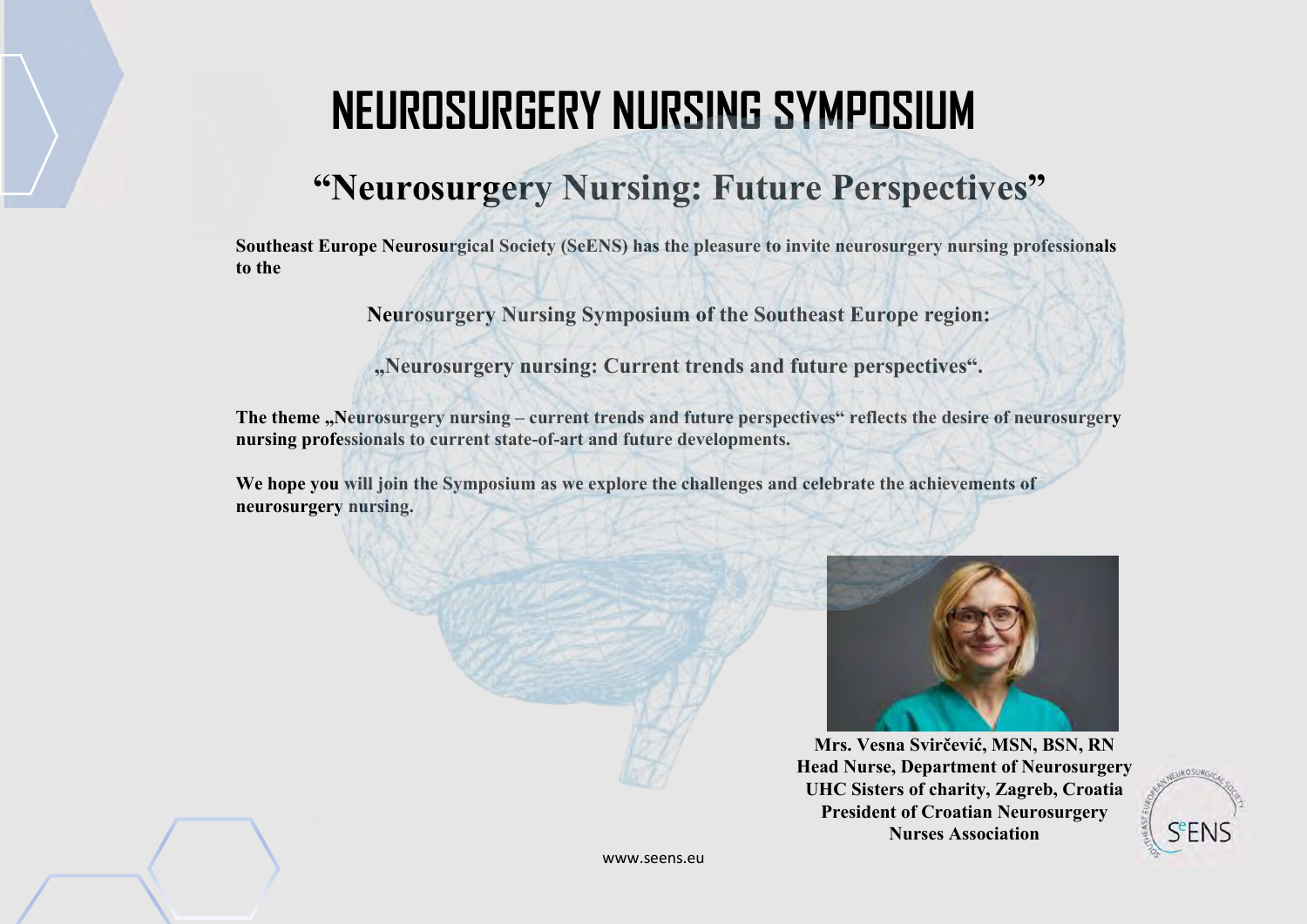### **REGISTRATION FEES**

| <b>CATEGORY</b>           | <b>EARLY BIRD FEE</b><br>Before September 1 <sup>*</sup><br>2022 | <b>REGULAR FEE</b><br>After September 1 <sup>et</sup><br>2022 | LATE FEE &<br><b>ON-SITE FEE</b> |
|---------------------------|------------------------------------------------------------------|---------------------------------------------------------------|----------------------------------|
| Physicians                | 300€                                                             | 350€                                                          | 350€                             |
| <b>Residents</b>          | 50€                                                              | 70€                                                           | 90€                              |
| Other medical specialties | 200€                                                             | 250€                                                          | 250€                             |
| <b>Nurses</b>             | 80€                                                              | 100€                                                          | 100€                             |
| <b>Students</b>           | Free                                                             | Free                                                          | Free                             |
| One Day Registration      | 100€                                                             | 100€                                                          | 100€                             |

#### **PAYMENT METHODS:**

- **Online by credit card**
- **Bank transfer**
- **On-site, at the Congress Info Stand**

#### **PARTICIPATION FEE COVERS:**

- **Attendance at the scientific sessions**
- **Access in the exhibition area**
- **Congress materials (badge, bag, Program Handbook)**
- **Coffee breaks and Lunches**
- **Certificate of attendance with CME accreditation**

**In case you decide to use wire transfer, please specify the name and surname of the participant you are paying for and the event (ex. Participation Fee for SeENS Congress).**

**The value of the Participation Fee is the one from the moment of payment, according to the deadlines from the chart above.**

**Participation fee will be paid in Croatian Kunas, at the exchange rate from the payment date. In order to find out the exchange rate, please visit www. hnb.hr**

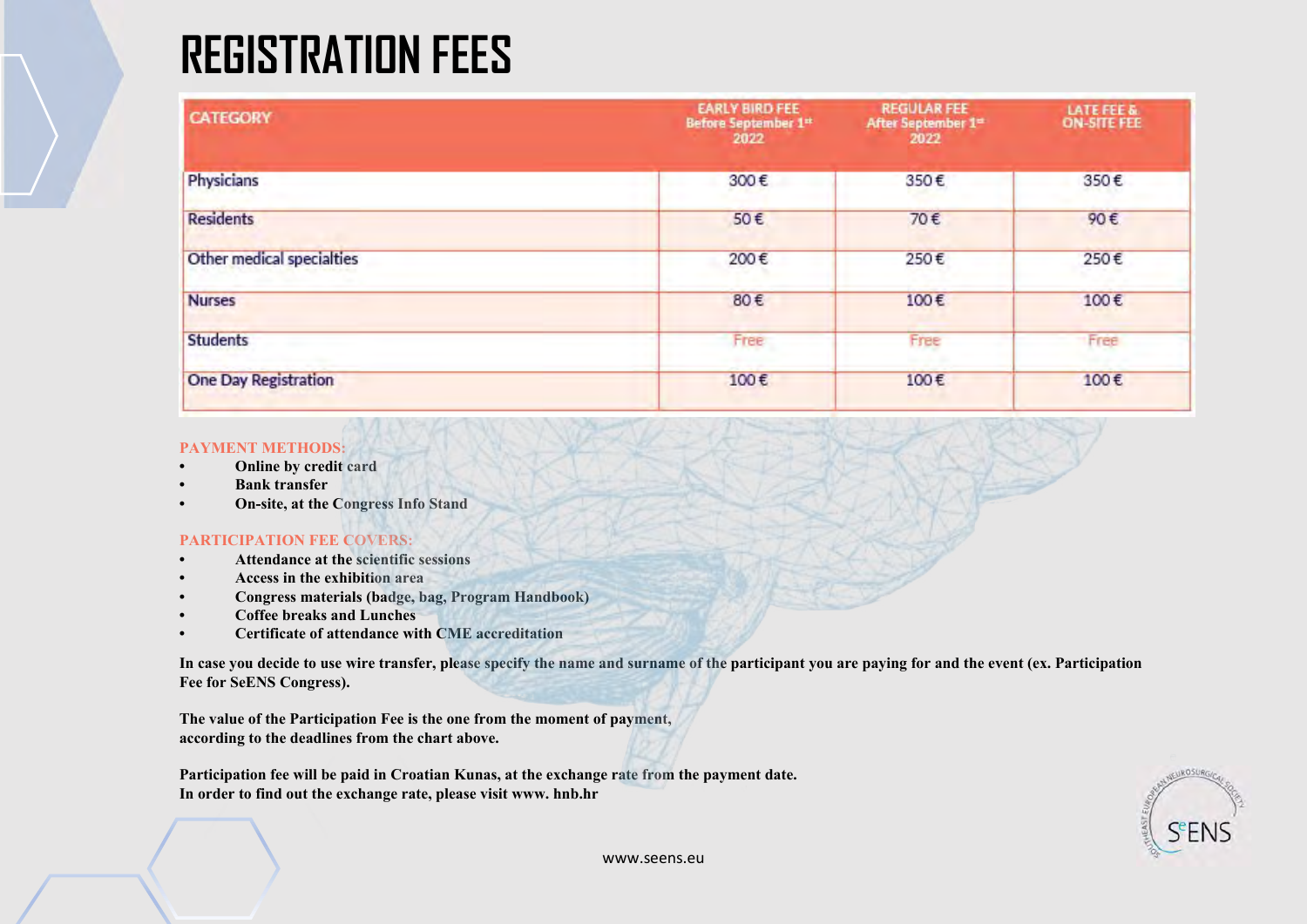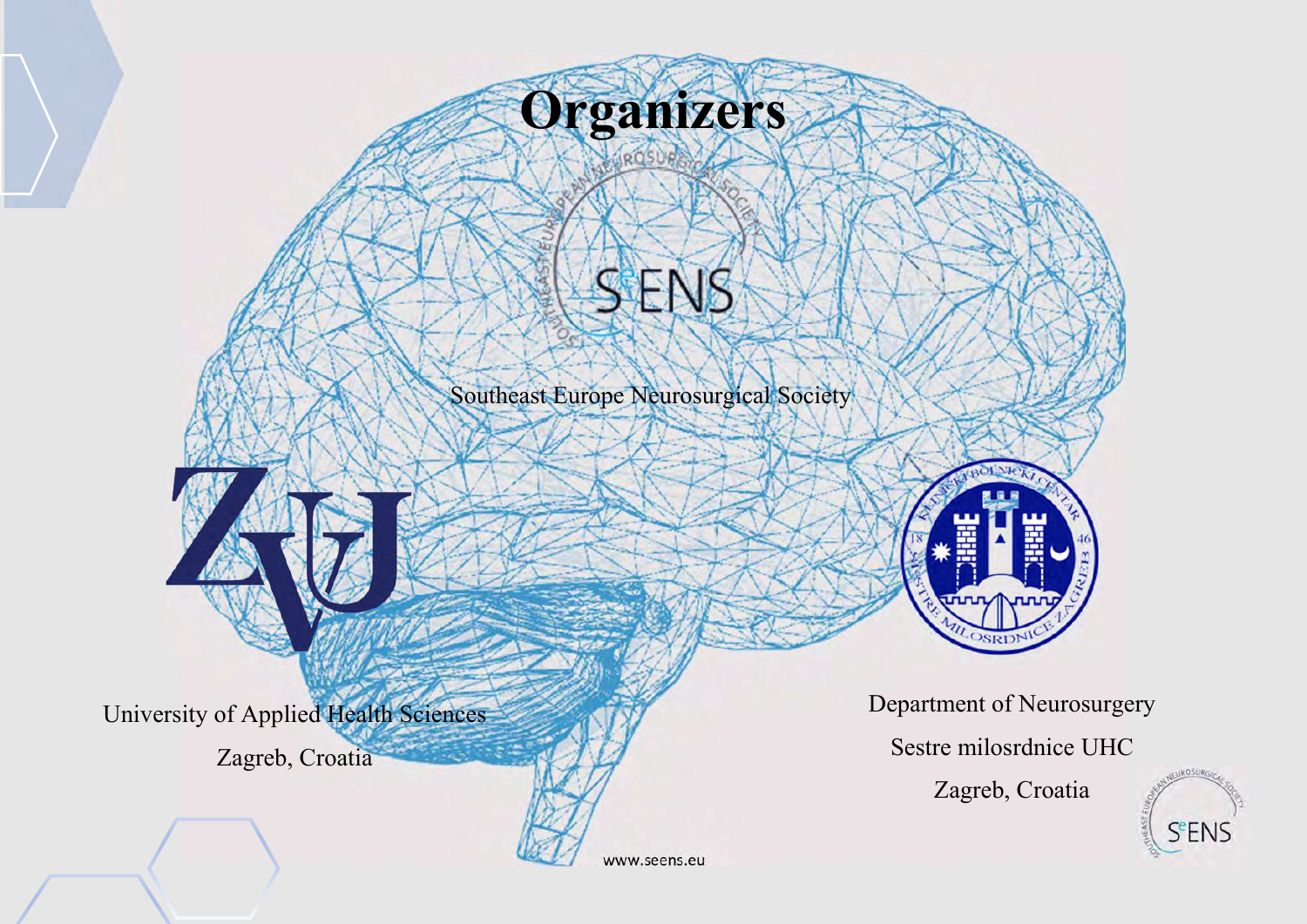#### **TECHICAL ORGANIZER**

**For all information regarding registration fee and accommodation please contact travel agency BAN TOURS d.o.o.**



**Trg Nikole Šubića Zrinskog 1, Zagreb** 

**CONTACT – KEY ACCOUNT ANA VUGRINOVIĆ RADOŠ TEL: 385 1 6057 483 FAX: 385 1 6057 480 E-MAIL: ana.vugrinovic@bantours.hr http://www.bantours.hr/**